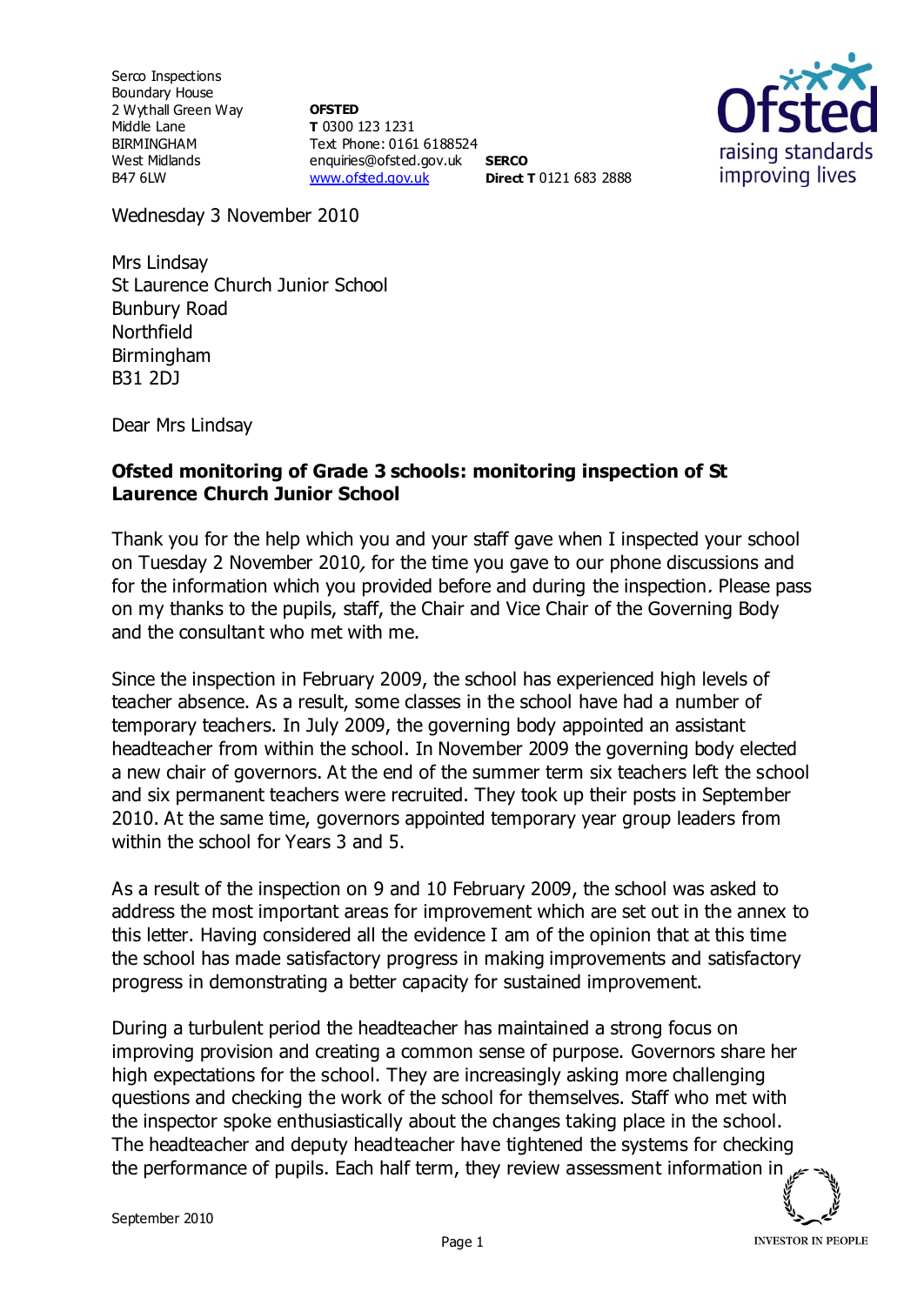

order to identify areas of weakness and the actions that need to be taken to accelerate pupils' progress. The headteacher acknowledges that more thorough monitoring procedures need to be established in order to ensure all staff consistently implement the identified actions. There has been satisfactory progress in building capacity within the school. The headteacher is strengthening the roles of senior leaders and middle managers by increasing their involvement in monitoring and evaluation. They are checking teacher's planning, discussing pupils' performance with individual teachers and providing staff with some useful advice. This is helping to improve the quality of teaching and learning.

Staffing turbulence has had a negative impact on pupils' progress. For instance, the school's assessment information indicates that last year, pupils in Year 3 did not make enough progress in writing. The school is taking appropriate action to address this underachievement. For example, teachers are increasingly providing opportunities for pupils to develop their writing skills through a range of subjects. This is contributing to improvements in pupils' writing. Through targeted support the school successfully improved the attainment of pupils in Year 6. The 2010 provisional results show, the percentage of pupils attaining Level 4 was higher than the previous year in English, mathematics and science.

With helpful support from the local authority, teachers have improved their planning. Teachers are making better use of assessment information to match activities for pupils of different abilities. Teachers are progressively using a range of strategies to ensure pupils of middle ability play a greater part in lessons. These pupils told the inspector they particularly appreciate it when they are given the opportunity to take an active part in lessons. In one effective example, the teacher encouraged pupils to discuss their work in pairs and gave them sufficient time to respond to questions while they solved a problem involving distance and estimation. Improvements in planning and teaching are leading to better rates of progress. Evidence from lesson observations and pupils' work indicates that standards are in line with national expectations. In the majority of lessons, pupils, including those of middle ability make satisfactory progress. Occasionally, pupils make insufficient progress. This happens in some lessons when teachers spend too long talking and do not leave enough time for pupils to complete their tasks.

Pupils' targets have been suitably personalised. The school has introduced individual planners so that pupils can record and monitor progress towards their targets. One pupil commented, 'we know what we are working towards now.' Marking is improving, particularly in English. In the best examples, marking gives pupils the precise advice they need to improve their work. Sometimes pupils respond to teachers' comments and make the required corrections. The school is planning to extend this good practice throughout the school.

The assistant headteacher has worked well with staff to review the school's contribution to community cohesion and evaluate the impact of actions. Through visits and projects, the school has effectively enabled pupils to develop a satisfactor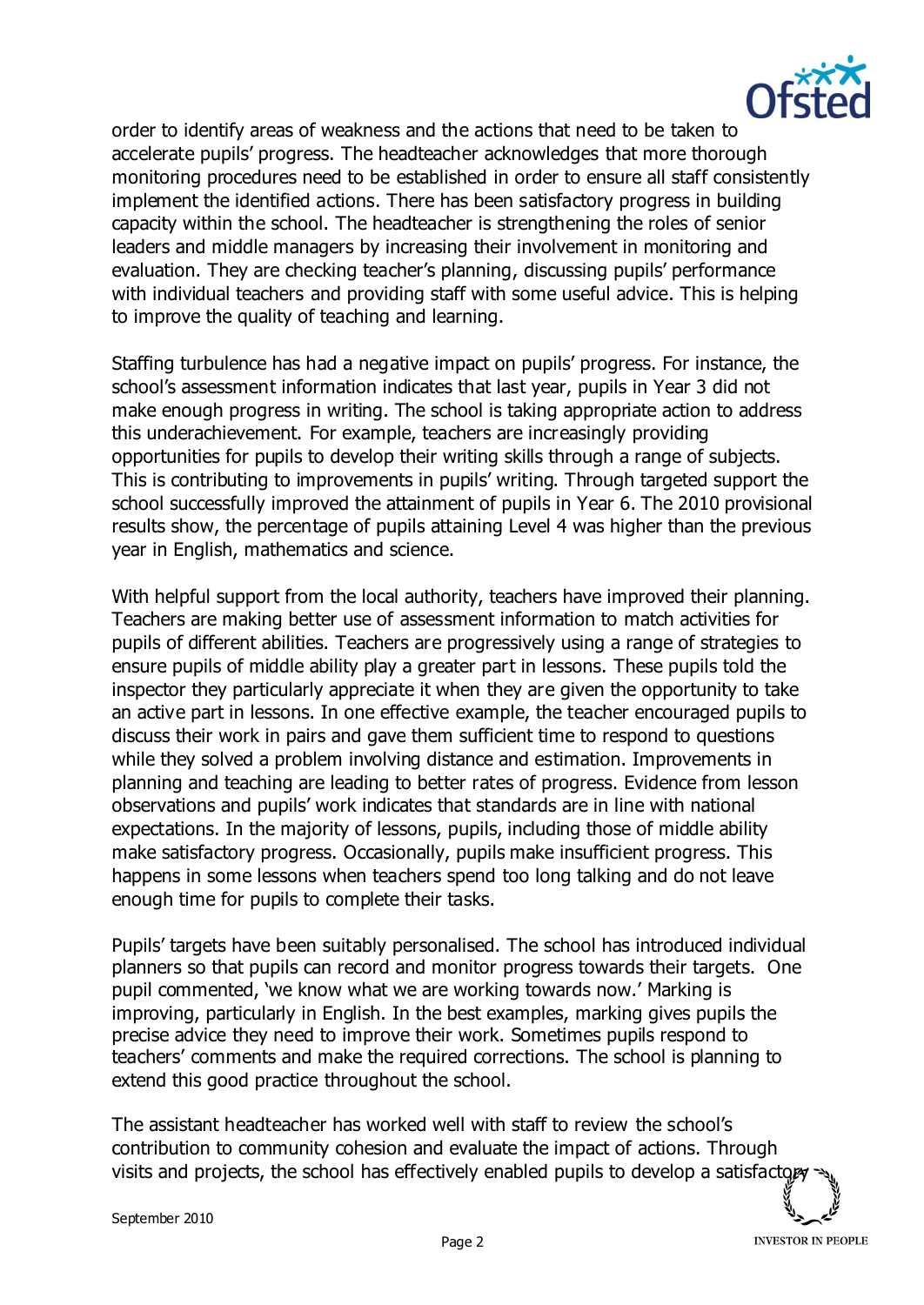

understanding about the lives of people in communities different from their own. The school is in the process of developing links with schools nationally and overseas.

The school has benefited from a suitable level of support from the local authority and a consultant. They have provided training for staff and monitored the school's provision. The impact of their work has been satisfactory.

I hope that you have found the inspection helpful in promoting improvement in your school. This letter will be posted on the Ofsted website.

Yours sincerely

Usha Devi **Her Majesty's Inspector**